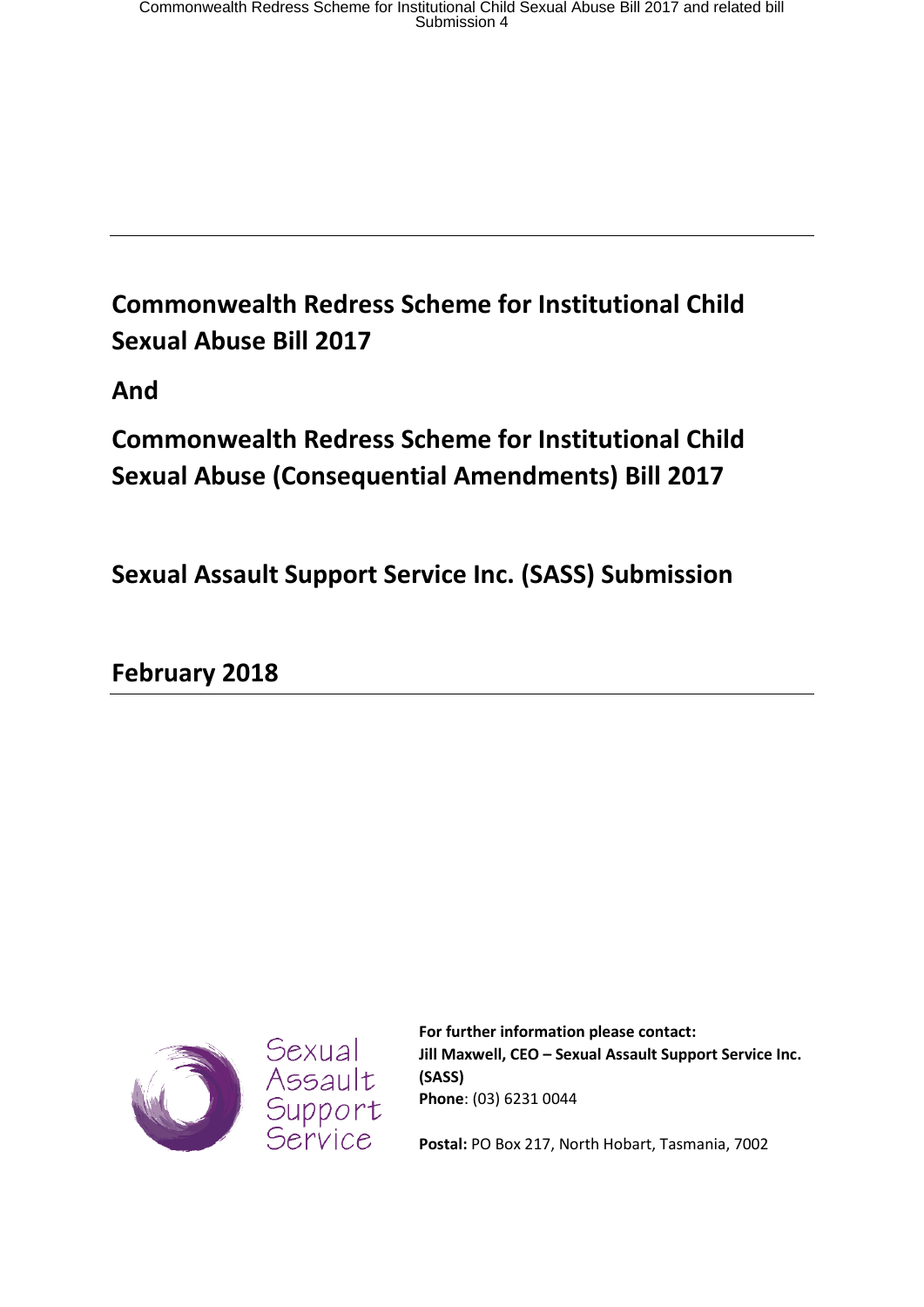## **Commonwealth Redress Scheme for Institutional Child Sexual Abuse Bill 2017**  *and* **Commonwealth Redress Scheme for Institutional Child Sexual Abuse (Consequential Amendments) Bill 2017**

#### *SASS submission*

#### **Contents**

#### <span id="page-1-0"></span>**Introduction**

Sexual Assault Support Service (SASS) is a free and confidential service for people of all ages who have been affected by any form of sexual violence, including intimate partner sexual violence. We also provide counselling to children and young people who are displaying problem sexual behaviour (PSB) or sexually abusive behaviour (SAB), along with support and information for their family members and/or carers.

The range of support options available at SASS includes counselling, case management and advocacy. We also provide information and support to professionals, and deliver training workshops and community education activities in a range of settings including schools and colleges.

SASS is contracted by the Federal Government to provide support to victims of institutional child sexual abuse as part of the Royal Commission into Institutional Responses to Child Sexual Abuse. As part of this work SASS is one of the few support organisations in Australia providing counselling and support services to Royal Commission clients who are currently incarcerated.

SASS welcomes the opportunity to respond to the Commonwealth Redress Scheme for Institutional Child Sexual Abuse Bill 2017 and the Commonwealth Redress Scheme for Institutional Child Sexual Abuse (Consequential Amendments) Bill 2017.

We appreciate that the proposed scheme outlined within these Bills would include the three areas recommended by the Royal Commission, that is; monetary compensation, direct personal response and counselling and psychological care. We consider that these three areas are appropriate and important elements of redress for survivors of institutional child sexual assault.

#### <span id="page-1-1"></span>**Issues of concern**

Whilst we strongly support the Bills, we do note three areas of concern that we believe need to be addressed before the main Bill is passed. These are outlined below.

#### A. The exclusion of individuals with certain criminal records

<span id="page-1-2"></span>The potential exclusion from the scheme of individuals with certain criminal records is a cause for concern, as this would prohibit a number of survivors of institutional child sexual abuse from applying. The association between child sexual abuse victimisation and subsequent engagement in criminal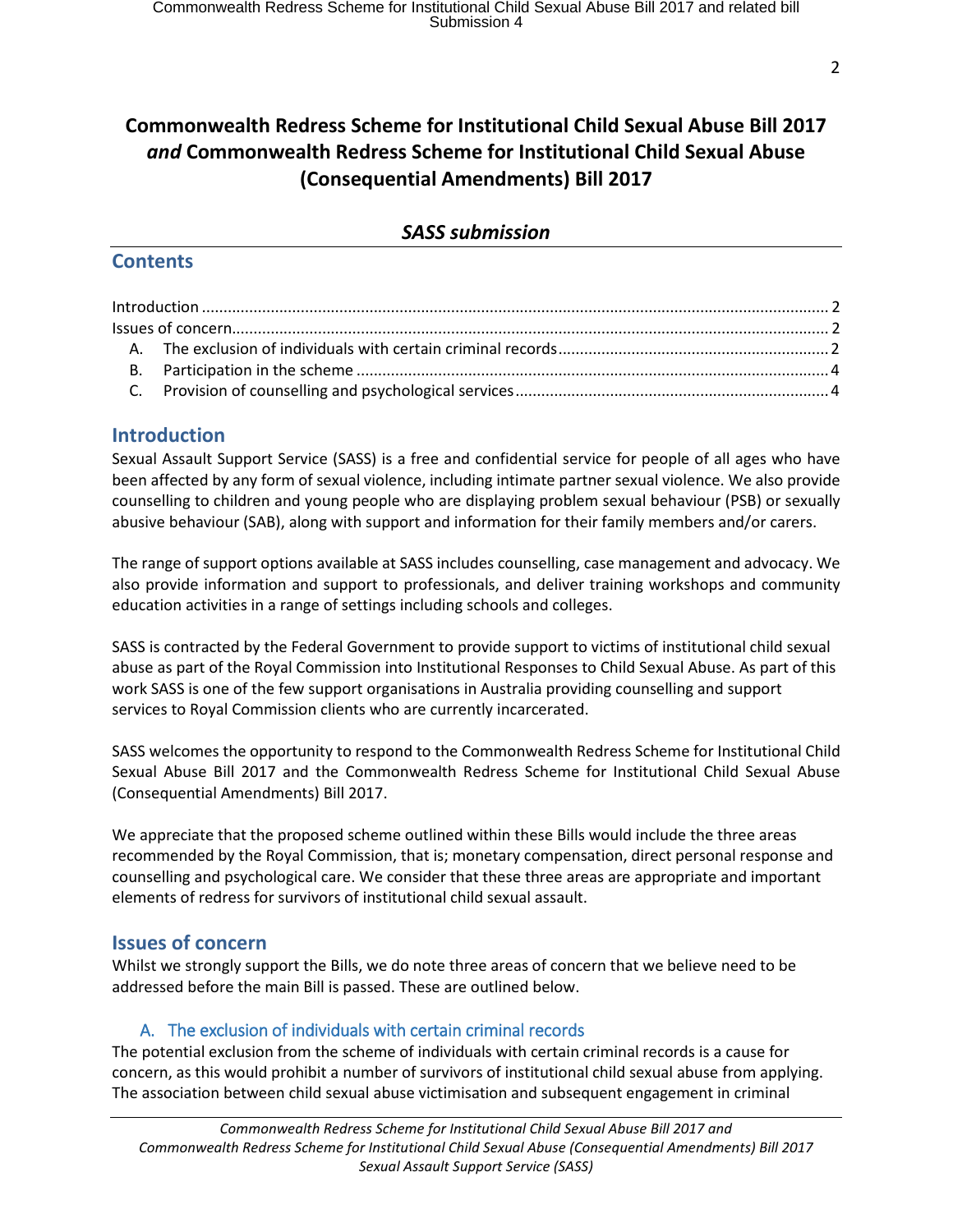activities is well-documented, with Australian research indicating that survivors of child sexual abuse are more than five times more likely to be charged and convicted of any offence than their non-abused peers. [1](#page-5-0) The Royal Commission's final report contains a number of pertinent reflections on this issue;

…we heard of common patterns in the lives of those survivors who were involved in criminal behaviour. Some survivors in private sessions and public hearings told us that their behaviour deteriorated in the years following the sexual abuse, most commonly in their teens and early 20s – years that were marked by increased substance abuse and antisocial and rebellious behaviour, leading to criminal offending.<sup>[2](#page-5-1)</sup>

How a victim's criminal behaviour can impact on others was another issue highlighted in private sessions. Prisoners in particular spoke about the anger and violence they have inflicted on other people, and how the sexual abuse had led them to a hard, emotionless and numbing insensitivity to the feelings of others. We heard how feelings of rage and anger contributed to crimes of violence. A number of survivors told us about their violent offences, some in domestic situations, and often linked to alcohol and other drug use. 'Keith Michael' told us he was constantly fearful of others and used violence to protect himself. It was a strategy that quickly slipped from his control. He said drugs and alcohol inflamed his temper and he often flew into uncontrollable rages. Violence landed him in gaol and he ended up spending much of his life there. $3$ 

The Commission also highlighted that of the survivors who discussed impacts of abuse in private sessions, 23 per cent said that they had committed one or more types of criminal offence.<sup>[4](#page-5-3)</sup> Furthermore, nine per cent of all survivors who participated in private sessions with the Royal Commission were incarcerated at the time of doing so (this amounts to 713 individuals).<sup>[5](#page-5-4)</sup>

The following data from SASS' work with Royal Commission clients is also relevant to note on this point:

- SASS had a total of 67 Royal Commission clients in 2017.
- Of the 67 clients, 42 (64 per cent) were currently incarcerated.
- At least 19 per cent of those incarcerated would be ineligible for compensation under the proposed scheme should it bar criminals of certain crimes with sentences of five years or more.

The Royal Commission did not recommend that individuals with certain criminal records be barred from the redress scheme. Additionally, it is possible that any potential provision regarding this would be in conflict with some state anti-discrimination laws, such as section 16 (q) of the *Anti-Discrimination Act 1998* (Tas), and section 19 (q) of the *Anti-Discrimination Act 1996* (Northern Territory), both of which prohibit discrimination on the basis of 'irrelevant criminal record'. Such a provision may also conflict with international human rights law and norms, such as:

- Article 26 of the *International Covenant on Civil and Political Rights* (to which Australia is a signatory) regarding equality before the law; and
- Section A. (3) of the *De*c*laration of Basic Principles of Justice for Victims of Crime and Abuse of Power* which discourages discrimination against victims of crime on the basis of any distinction.

#### **SASS recommendation 1.**

The scheme does not exclude applicants based on their criminal record.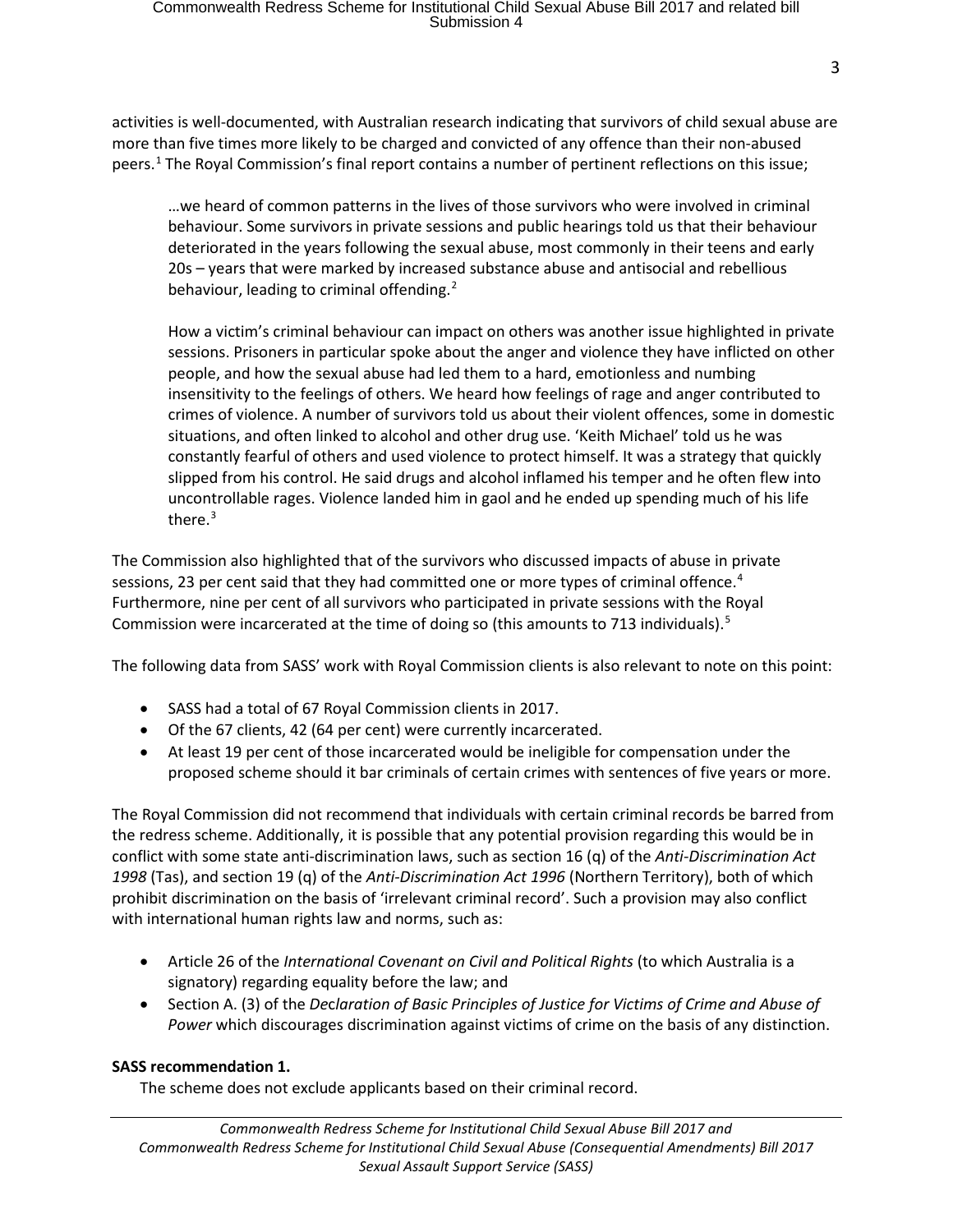### B. Participation in the scheme

<span id="page-3-0"></span>Our second point of concern is that the proposed scheme does not thus far have the support of all Australian jurisdictions. The Tasmanian Government, for example, has not committed to participating in the scheme. Whilst three states (Tasmania, Western Australia and Queensland) have implemented redress schemes in the past, and South Australia operates a current redress scheme, the amounts provided to survivors under these schemes are below those recommended by the Royal Commission (the Royal Commission recommends an average payment of \$65,000, whereas the four schemes had or currently have average payments of \$13,000 to \$30,000 respectively). The Royal Commission recommends that monetary compensation provides "a tangible recognition of the seriousness of the hurt and injury suffered by a survivor".<sup>[6](#page-5-5)</sup> SASS supports the amounts recommended by the Royal Commission as being appropriate to achieve this. We note that in calculating the approximate amount that the scheme would cost each state and territory the Royal Commission has taken into account amounts already spent by that state on providing redress under past and current redress schemes.<sup>[7](#page-5-6)</sup>

We are also concerned that a number of relevant institutions have not expressed their support for the proposed scheme, and further that even if an institution does choose to opt in, this may not be possible if the state in which they are located does not. Of the 60,000 individuals estimated by the Royal Commission to have been sexually abused as children in institutions, two-thirds are thought to have been abused in non-government institutions. This would leave the majority of survivors not able to apply to the scheme.

#### **SASS recommendation 2.**

The Federal Government continue to make significant efforts to encourage all Australian states and territories, as well as relevant institutions, to participate in the scheme.

#### C. Provision of counselling and psychological services

<span id="page-3-1"></span>The Royal Commission suggests using redress funding to supplement existing state-funded services to increase the availability of services and reduce waiting times for survivors. This is an important factor to consider as survivors will continue to require support as the redress scheme is implemented – not only with ongoing counselling to overcome trauma, but also to help mitigate against any negative effects that the redress scheme may actually provoke – such as feelings of injustice regarding the differing amounts paid to survivors. Since the establishment of the Royal Commission, SASS and other specialist services across Australia have been granted additional funding to work with Royal Commission clients. This funding has enabled us to increase staff resourcing to cope with the added service demand. This funding will conclude in June 2018, which will result in fewer SASS staff resources and longer wait times to access counselling services. It is reasonable to assume that other specialist sexual assault support services across Australia will be in a similar position.

A further issue we would hope to see covered within the Bill is the issue of service provision to those in rural and regional areas. Regional and rural populations across Australia experience less comprehensive service provision than populations in urban areas. This is particularly the case with the provision of specialist services. For example, funding constraints mean that SASS can only offer limited outreach services which means that most clients are seen at our Hobart office. We are concerned that the limited service provision in rural and regional areas will have a real impact on the ability of survivors of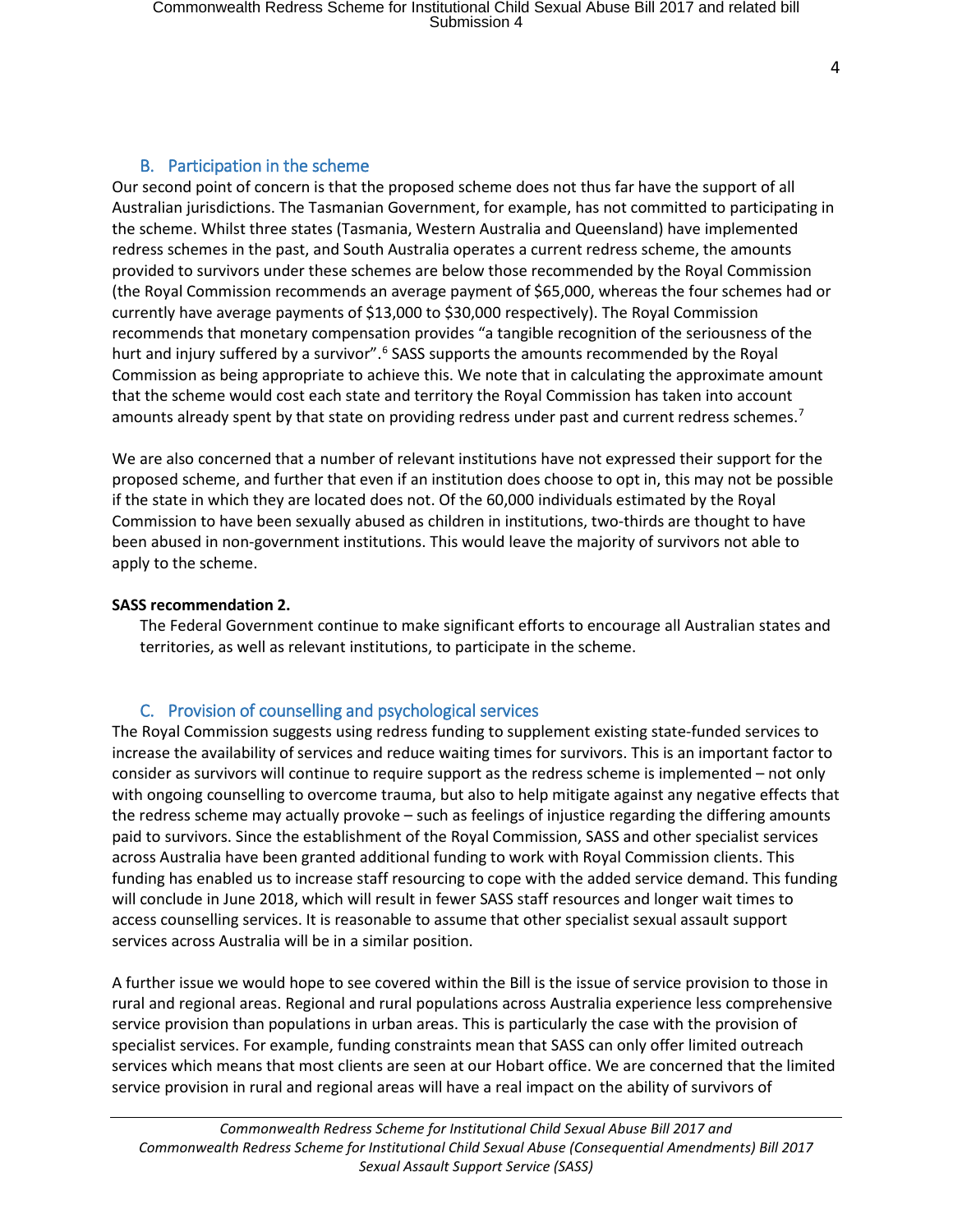institutional child sexual abuse who are located in these areas to apply for redress under the scheme, and to receive support during and following the application process.

Acknowledging this, the Royal Commission recommends greater funding for the provision of counselling and psychological services for survivors. The Commission also recommends that a portion of redress funding be used to provide additional resources to state-funded specialist services to increase the availability of those services and reduce waiting times for survivors, and to address gaps in geographical service provision.<sup>[8](#page-5-7)</sup>

SASS supports the reasoning and recommendations of the Royal Commission in this area. Specifically, we support the following recommendation outlined in the Commission's report on Redress and Civil Litigation:

- 14. The funding obtained through redress to ensure that survivors' needs for counselling and psychological care are met should be used to fund measures that help to meet those needs, including:
	- b. providing funding to supplement existing services provided by state-funded specialist services to increase the availability of services and reduce waiting times for survivors
	- c. measures to address gaps in expertise and geographical and cultural gaps by:
		- i. supporting the establishment and promotion of the public register that provides details of practitioners who have been identified as having appropriate capabilities to treat survivors.
		- ii. funding training in cultural awareness for practitioners who have the capabilities to work with survivors but have not had the necessary training or experience in working with Aboriginal and Torres Strait Islander survivors
		- iii. funding rural and remote practitioners, or Aboriginal and Torres Strait Islander practitioners, to obtain appropriate capabilities to work with survivors
		- iv. providing funding to facilitate regional and remote visits to assist in establishing therapeutic relationships; these could then be maintained largely by online or telephone counselling. There could be the potential to fund additional visits if required from time to time.<sup>[9](#page-5-8)</sup>
- 40. The redress scheme, or each redress scheme, should establish a trust fund to receive the funding for counselling and psychological care paid under redress and to manage and apply that funding to meet the needs for counselling and psychological care of those eligible for redress under the relevant redress scheme.
- 41. The trust fund, or each trust fund, should be governed by a corporate trustee with a board of directors appointed by the government that establishes the relevant redress scheme. The board or each board should include:
	- a. an independent Chair
	- b. a representative of: government; non-government institutions; survivor advocacy and support groups; and the redress scheme
	- c. those with any other expertise that is desired at board level to direct the trust.
- 42. The trustee, or each trustee, should engage actuaries to conduct regular actuarial assessments to determine a 'per head' estimate of future counselling and psychological care costs to be met through redress. The trustee, or each trustee, should determine the amount from time to time